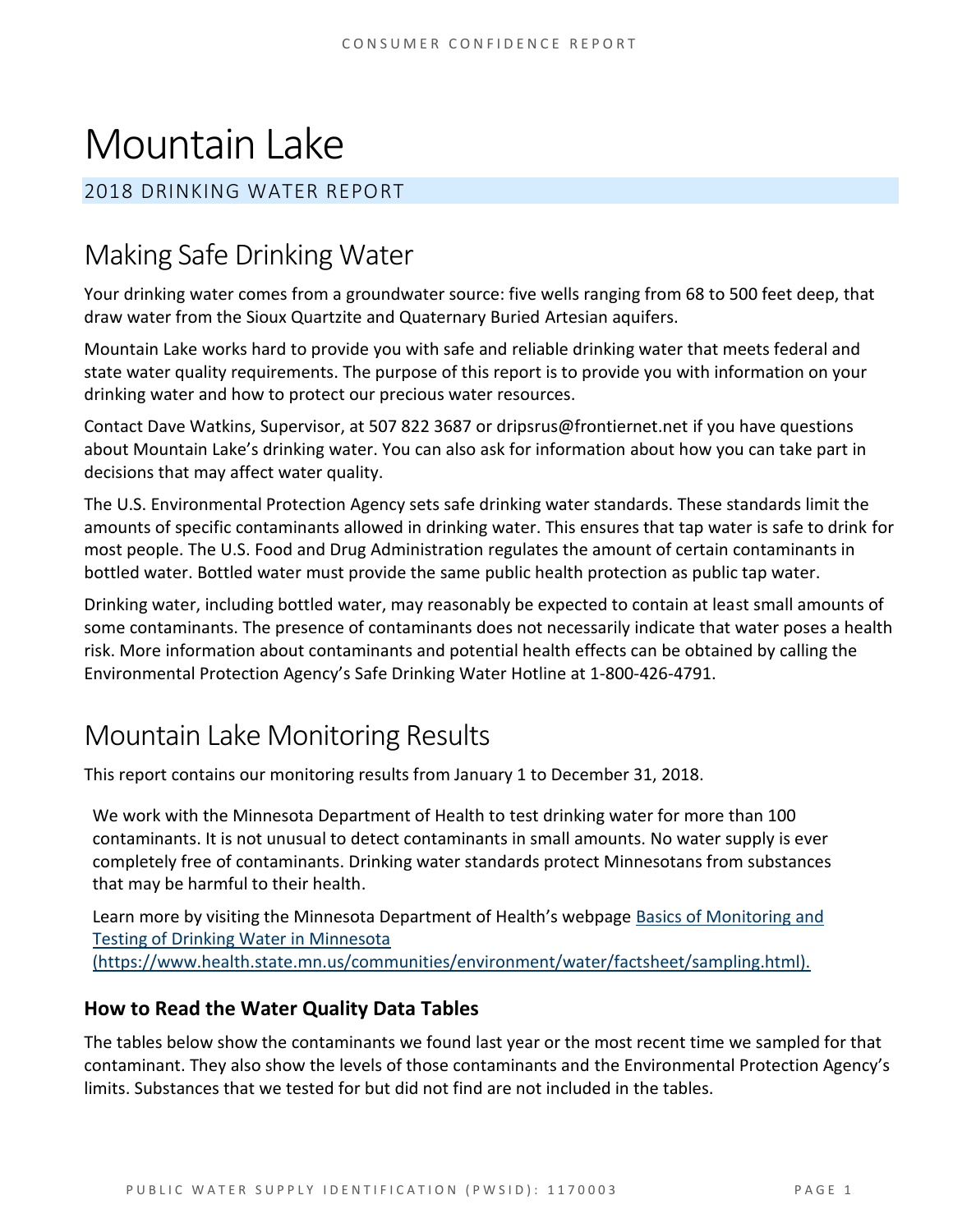We sample for some contaminants less than once a year because their levels in water are not expected to change from year to year. If we found any of these contaminants the last time we sampled for them, we included them in the tables below with the detection date.

We may have done additional monitoring for contaminants that are not included in the Safe Drinking Water Act. To request a copy of these results, call the Minnesota Department of Health at 651-201-4700 or 1-800-818-9318 between 8:00 a.m. and 4:30 p.m., Monday through Friday.

#### **Definitions**

- **EXECT AL (Action Level):** The concentration of a contaminant which, if exceeded, triggers treatment or other requirements which a water system must follow.
- **EPA:** Environmental Protection Agency
- **MCL (Maximum contaminant level)**: The highest level of a contaminant that is allowed in drinking water. MCLs are set as close to the MCLGs as feasible using the best available treatment technology.
- **MCLG (Maximum contaminant level goal)**: The level of a contaminant in drinking water below which there is no known or expected risk to health. MCLGs allow for a margin of safety.
- **Example 1 Assessment:** A Level 1 assessment is a study of the water system to identify potential problems and determine (if possible) why total coliform bacteria have been found in our water system.
- **Example 2 Assessment:** A Level 2 assessment is a very detailed study of the water system to identify potential problems and determine (if possible) why an E. coli MCL violation has occurred and/or why total coliform bacteria have been found in our water system on multiple occasions.
- **MRDL (Maximum residual disinfectant level):** The highest level of a disinfectant allowed in drinking water. There is convincing evidence that addition of a disinfectant is necessary for control of microbial contaminants.
- **MRDLG (Maximum residual disinfectant level goal)**: The level of a drinking water disinfectant below which there is no known or expected risk to health. MRDLGs do not reflect the benefits of the use of disinfectants to control microbial contaminants.
- **NA (Not applicable)**: Does not apply.
- **NTU (Nephelometric Turbidity Units)**: A measure of the cloudiness of the water (turbidity).
- **pCi/l (picocuries per liter)**: A measure of radioactivity.
- ppb (parts per billion): One part per billion in water is like one drop in one billion drops of water, or about one drop in a swimming pool. ppb is the same as micrograms per liter ( $\mu$ g/l).
- **ppm (parts per million)**: One part per million is like one drop in one million drops of water, or about one cup in a swimming pool. ppm is the same as milligrams per liter (mg/l).
- **PWSID: Public water system identification.**
- **TT (Treatment Technique):** A required process intended to reduce the level of a contaminant in drinking water.
- **Variances and Exemptions**: State or EPA permission not to meet an MCL or a treatment technique under certain conditions.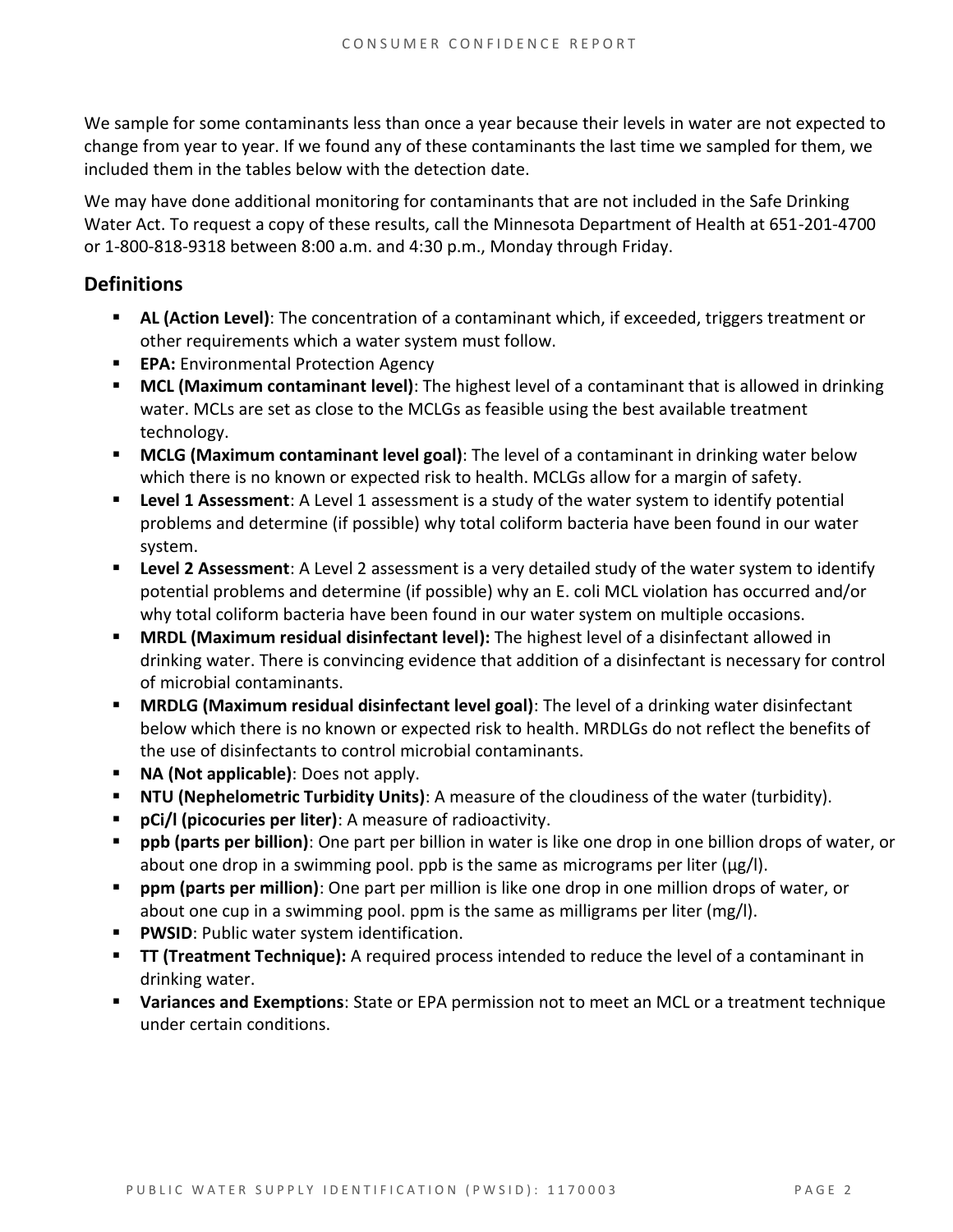### **Monitoring Results – Regulated Substances**

| LEAD AND COPPER - Tested at customer taps.                   |                                              |                                  |                                                   |                                                                             |                  |                                        |  |  |
|--------------------------------------------------------------|----------------------------------------------|----------------------------------|---------------------------------------------------|-----------------------------------------------------------------------------|------------------|----------------------------------------|--|--|
| <b>Contaminant</b><br>(Date, if sampled<br>in previous year) | EPA's<br><b>Action</b><br>Level              | EPA's<br>Ideal<br>Goal<br>(MCLG) | 90% of<br><b>Results Were</b><br><b>Less Than</b> | <b>Number</b><br><b>of</b><br><b>Homes</b><br>with<br>High<br><b>Levels</b> | <b>Violation</b> | <b>Typical Sources</b>                 |  |  |
| Lead (07/17/17)                                              | 90% of<br>homes<br>less<br>than 15<br>ppb    | 0 ppb                            | $0.71$ ppb                                        | 0 out of<br>10                                                              | NO.              | Corrosion of<br>household<br>plumbing. |  |  |
| Copper<br>(07/17/17)                                         | 90% of<br>homes<br>less<br>than $1.3$<br>ppm | 0 ppm                            | $0.26$ ppm                                        | 0 out of<br>10                                                              | NO               | Corrosion of<br>household<br>plumbing. |  |  |

| <b>INORGANIC &amp; ORGANIC CONTAMINANTS - Tested in drinking water.</b> |                         |                                         |                                                                             |                                                              |                  |                                                                                                                   |  |
|-------------------------------------------------------------------------|-------------------------|-----------------------------------------|-----------------------------------------------------------------------------|--------------------------------------------------------------|------------------|-------------------------------------------------------------------------------------------------------------------|--|
| <b>Contaminant</b> (Date, if<br>sampled in previous<br>year)            | EPA's<br>Limit<br>(MCL) | EPA's<br><b>Ideal</b><br>Goal<br>(MCLG) | <b>Highest</b><br>Average or<br><b>Highest Single</b><br><b>Test Result</b> | Range of<br><b>Detected</b><br><b>Test</b><br><b>Results</b> | <b>Violation</b> | <b>Typical</b><br><b>Sources</b>                                                                                  |  |
| <b>Nitrate</b>                                                          | 10.4<br>ppm             | 10 ppm                                  | $0.33$ ppm                                                                  | N/A                                                          | NO.              | Runoff from<br>fertilizer use;<br>Leaching from<br>septic tanks,<br>sewage;<br>Erosion of<br>natural<br>deposits. |  |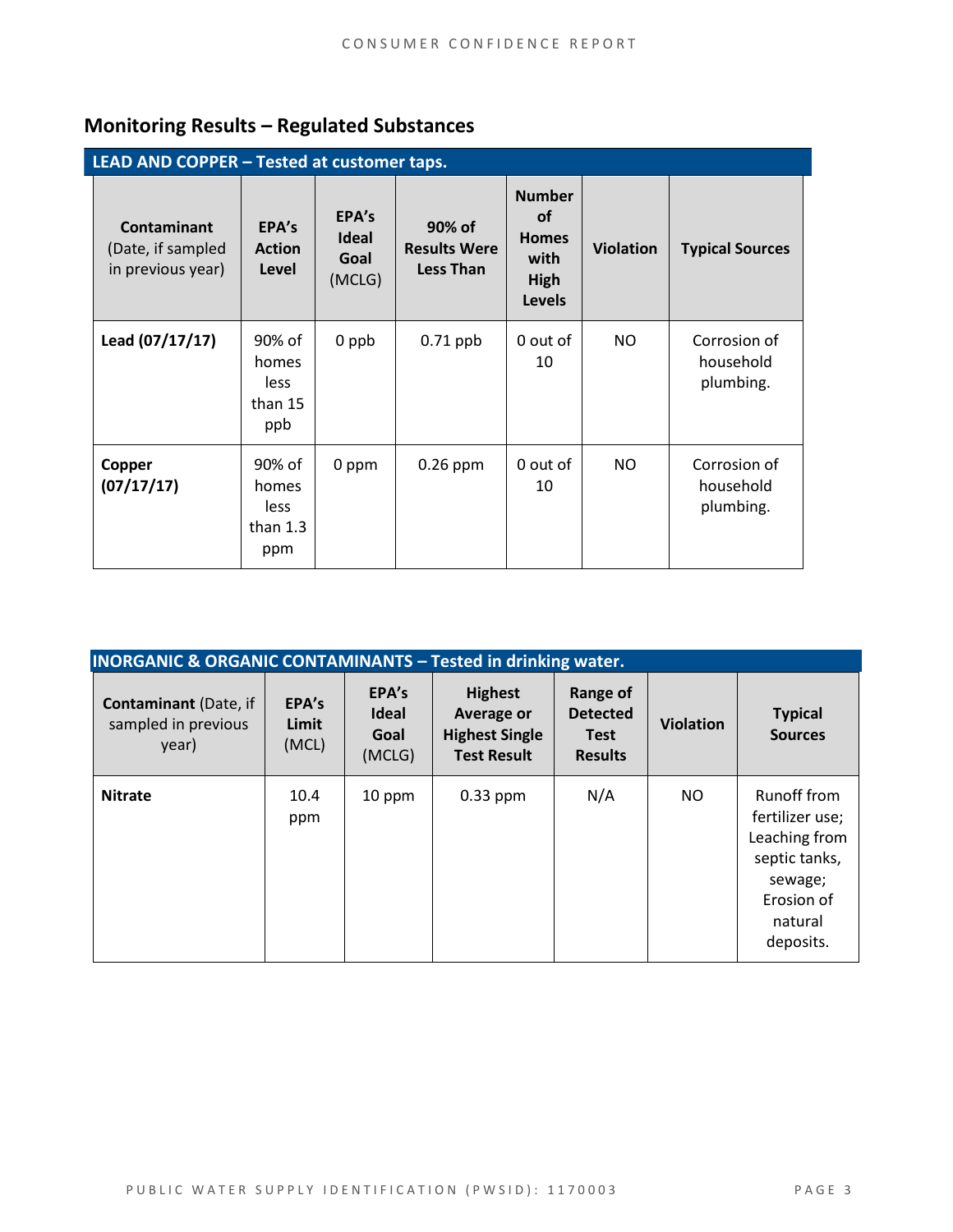| <b>CONTAMINANTS RELATED TO DISINFECTION - Tested in drinking water.</b> |                                        |                                                  |                                                                             |                                                              |                  |                                                  |  |
|-------------------------------------------------------------------------|----------------------------------------|--------------------------------------------------|-----------------------------------------------------------------------------|--------------------------------------------------------------|------------------|--------------------------------------------------|--|
| Substance (Date, if<br>sampled in<br>previous year)                     | <b>EPA's Limit</b><br>(MCL or<br>MRDL) | EPA's<br><b>Ideal Goal</b><br>(MCLG or<br>MRDLG) | <b>Highest</b><br>Average or<br><b>Highest Single</b><br><b>Test Result</b> | Range of<br><b>Detected</b><br><b>Test</b><br><b>Results</b> | <b>Violation</b> | <b>Typical Sources</b>                           |  |
| <b>Total</b><br><b>Trihalomethanes</b><br>(TTHMs)                       | 80 ppb                                 | N/A                                              | 38.3 ppb                                                                    | N/A                                                          | NO.              | By-product of<br>drinking water<br>disinfection. |  |
| <b>Total Haloacetic</b><br>Acids (HAA)                                  | 60 ppb                                 | N/A                                              | 7 ppb                                                                       | N/A                                                          | NO.              | By-product of<br>drinking water<br>disinfection. |  |
| <b>Total Chlorine</b>                                                   | 4.0 ppm                                | $4.0$ ppm                                        | $0.68$ ppm                                                                  | $0.35 -$<br>$0.90$ ppm                                       | NO.              | Water additive used<br>to control microbes.      |  |

Total HAA refers to HAA5

| <b>OTHER SUBSTANCES - Tested in drinking water.</b> |                         |                                      |                                                                          |                                                              |                  |                                                                                        |  |  |
|-----------------------------------------------------|-------------------------|--------------------------------------|--------------------------------------------------------------------------|--------------------------------------------------------------|------------------|----------------------------------------------------------------------------------------|--|--|
| Substance (Date, if<br>sampled in previous<br>year) | EPA's<br>Limit<br>(MCL) | EPA's<br><b>Ideal Goal</b><br>(MCLG) | <b>Highest Average or</b><br><b>Highest Single Test</b><br><b>Result</b> | Range of<br><b>Detected</b><br><b>Test</b><br><b>Results</b> | <b>Violation</b> | <b>Typical</b><br><b>Sources</b>                                                       |  |  |
| <b>Fluoride</b>                                     | 4.0 ppm                 | $4.0$ ppm                            | $0.8$ ppm                                                                | $0.70 -$<br>0.83<br>ppm                                      | NO.              | Erosion of<br>natural<br>deposits;<br>Water<br>additive to<br>promote<br>strong teeth. |  |  |

#### **Potential Health Effects and Corrective Actions (If Applicable)**

#### **Some People Are More Vulnerable to Contaminants in Drinking Water**

Some people may be more vulnerable to contaminants in drinking water than the general population. Immuno-compromised persons such as persons with cancer undergoing chemotherapy, persons who have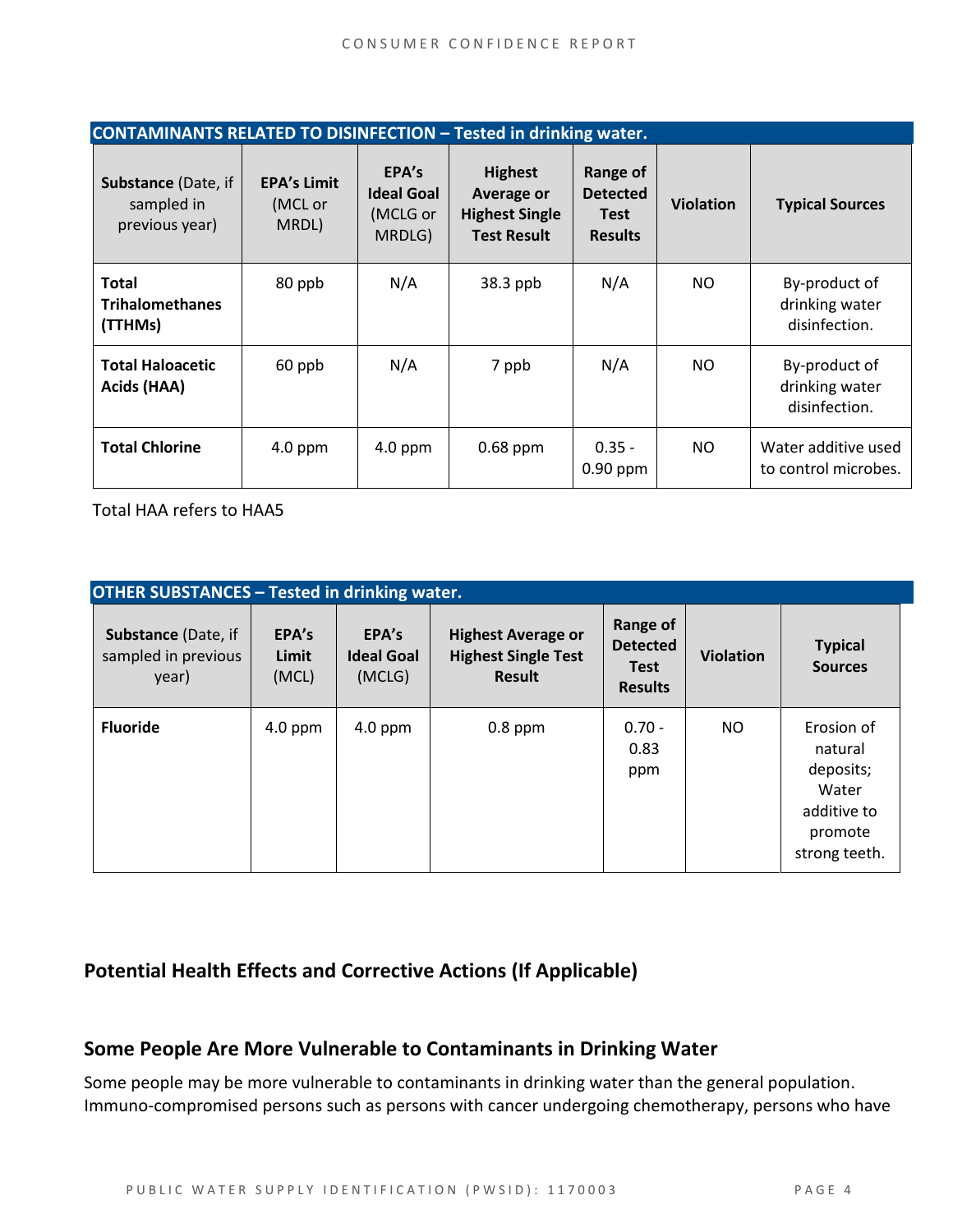undergone organ transplants, people with HIV/AIDS or other immune system disorders, some elderly, and infants can be particularly at risk from infections. The developing fetus and therefore pregnant women may also be more vulnerable to contaminants in drinking water. These people or their caregivers should seek advice about drinking water from their health care providers. EPA/Centers for Disease Control (CDC) guidelines on appropriate means to lessen the risk of infection by *Cryptosporidium* and other microbial contaminants are available from the Safe Drinking Water Hotline at 1-800-426-4791.

### Learn More about Your Drinking Water

#### **Drinking Water Sources**

Minnesota's primary drinking water sources are groundwater and surface water. Groundwater is the water found in aquifers beneath the surface of the land. Groundwater supplies 75 percent of Minnesota's drinking water. Surface water is the water in lakes, rivers, and streams above the surface of the land. Surface water supplies 25 percent of Minnesota's drinking water.

Contaminants can get in drinking water sources from the natural environment and from people's daily activities. There are five main types of contaminants in drinking water sources.

- **Microbial contaminants,** such as viruses, bacteria, and parasites. Sources include sewage treatment plants, septic systems, agricultural livestock operations, pets, and wildlife.
- **Inorganic contaminants** include salts and metals from natural sources (e.g. rock and soil), oil and gas production, mining and farming operations, urban stormwater runoff, and wastewater discharges.
- Pesticides and herbicides are chemicals used to reduce or kill unwanted plants and pests. Sources include agriculture, urban stormwater runoff, and commercial and residential properties.
- **Organic chemical contaminants** include synthetic and volatile organic compounds. Sources include industrial processes and petroleum production, gas stations, urban stormwater runoff, and septic systems.
- **Radioactive contaminants** such as radium, thorium, and uranium isotopes come from natural sources (e.g. radon gas from soils and rock), mining operations, and oil and gas production.

The Minnesota Department of Health provides information about your drinking water source(s) in a source water assessment, including:

- How Mountain Lake is protecting your drinking water source(s);
- Nearby threats to your drinking water sources;
- How easily water and pollution can move from the surface of the land into drinking water sources, based on natural geology and the way wells are constructed.

Find your source water assessment at Source Water Assessments [\(https://www.health.state.mn.us/communities/environment/water/swp/swa\)](https://www.health.state.mn.us/communities/environment/water/swp/swa) or call 651-201-4700 or 1- 800-818-9318 between 8:00 a.m. and 4:30 p.m., Monday through Friday.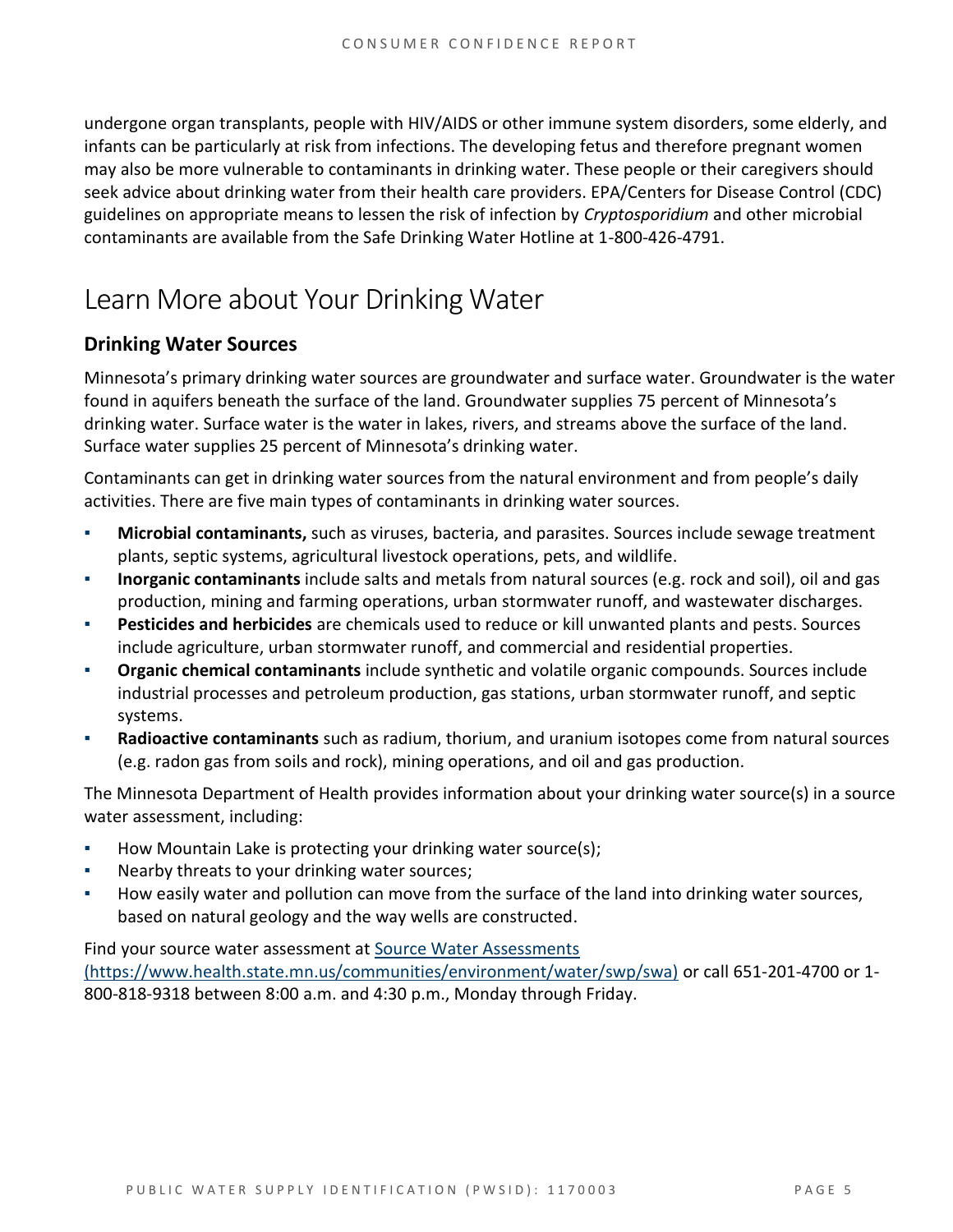#### **Lead in Drinking Water**

You may be in contact with lead through paint, water, dust, soil, food, hobbies, or your job. Coming in contact with lead can cause serious health problems for everyone. There is no safe level of lead. Babies, children under six years, and pregnant women are at the highest risk.

Lead is rarely in a drinking water source, but it can get in your drinking water as it passes through lead service lines and your household plumbing system. Mountain Lake provides high quality drinking water, but it cannot control the plumbing materials used in private buildings.

Read below to learn how you can protect yourself from lead in drinking water.

- 1. **Let the water run** for 30-60 seconds before using it for drinking or cooking if the water has not been turned on in over six hours. If you have a lead service line, you may need to let the water run longer. A service line is the underground pipe that brings water from the main water pipe under the street to your home.
	- You can find out if you have a lead service line by contacting your public water system, or you can check by following the steps at: [https://www.mprnews.org/story/2016/06/24/npr-find-lead](https://www.mprnews.org/story/2016/06/24/npr-find-lead-pipes-in-your-home)[pipes-in-your-home](https://www.mprnews.org/story/2016/06/24/npr-find-lead-pipes-in-your-home)
	- The only way to know if lead has been reduced by letting it run is to check with a test. If letting the water run does not reduce lead, consider other options to reduce your exposure.
- 2. **Use cold water** for drinking, making food, and making baby formula. Hot water releases more lead from pipes than cold water.
- 3. **Test your water.** In most cases, letting the water run and using cold water for drinking and cooking should keep lead levels low in your drinking water. If you are still concerned about lead, arrange with a laboratory to test your tap water. Testing your water is important if young children or pregnant women drink your tap water.
	- Contact a Minnesota Department of Health accredited laboratory to get a sample container and instructions on how to submit a sample: [Environmental Laboratory Accreditation Program](https://eldo.web.health.state.mn.us/public/accreditedlabs/labsearch.seam)  [\(https://eldo.web.health.state.mn.us/public/accreditedlabs/labsearch.seam\)](https://eldo.web.health.state.mn.us/public/accreditedlabs/labsearch.seam) The Minnesota Department of Health can help you understand your test results.
- 4. **Treat your water** if a test shows your water has high levels of lead after you let the water run.
	- Read about water treatment units: [Point-of-Use Water Treatment Units for Lead Reduction](https://www.health.state.mn.us/communities/environment/water/factsheet/poulead.html)  [\(https://www.health.state.mn.us/communities/environment/water/factsheet/poulead.html\)](https://www.health.state.mn.us/communities/environment/water/factsheet/poulead.html)

Learn more:

- Visit Lead in Drinking Water [\(https://www.health.state.mn.us/communities/environment/water/contaminants/lead.html\)](https://www.health.state.mn.us/communities/environment/water/contaminants/lead.html)
- Visit Basic Information about Lead in Drinking Water [\(http://www.epa.gov/safewater/lead\)](http://www.epa.gov/safewater/lead)
- Call the EPA Safe Drinking Water Hotline at 1-800-426-4791.To learn about how to reduce your contact with lead from sources other than your drinking water, visit [Lead Poisoning Prevention:](https://www.health.state.mn.us/communities/environment/lead/sources.html)  [Common Sources \(https://www.health.state.mn.us/communities/environment/lead/sources.html\).](https://www.health.state.mn.us/communities/environment/lead/sources.html)